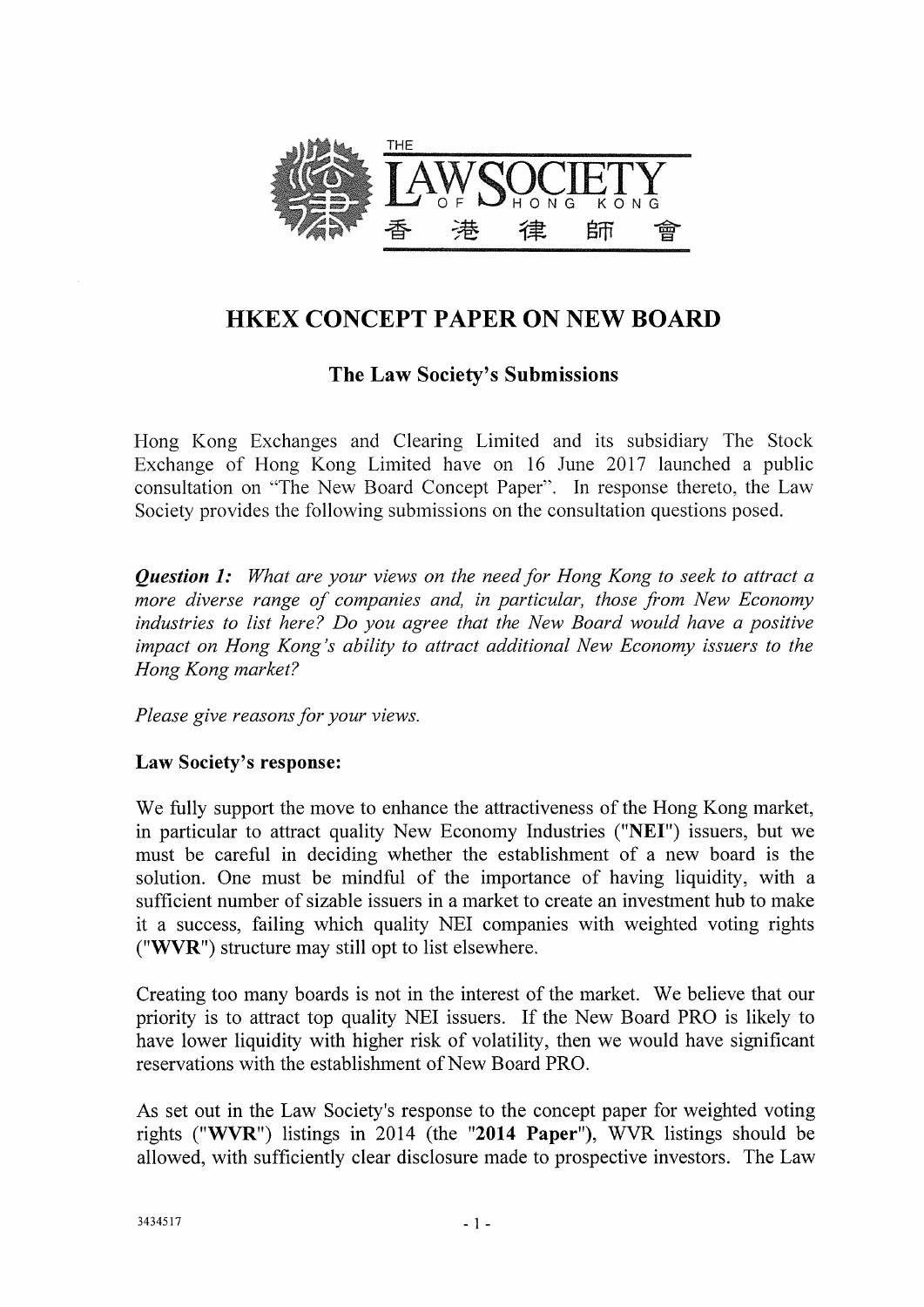Society welcomes all methods of allowing WVR listings, whether on the Main Board, the GEM Board or a liquid market in the form of a bolt-on to the Main Board. However, the Law Society is of the view that having too many boards is probably not ideal.

As a separate point which is no less important, the SAR Government should also work with the legal profession to better empower our investors in taking private action against corporate wrongdoings, like introducing class action law suits and deliberating alternative means of litigation funding.

*Question 2: What are your views on whether the targeted companies should be segregated onto a New Board, rather than being included on the Main Board or GEM?* 

*Please give reasons for your views.* 

# Law Society's response:

See response to Question 1 above.

*Question 3: If a New Board is adopted, what are your views on segmenting the New Board into different segments according to the characteristics described in this paper (e.g. restriction to certain types of investor, financial eligibility etc.)? Should the New Board be specifically restricted to particular industries?* 

*Please give reasons for your views.* 

#### Law Society's response:

See response to Question 1 above.

*Question 4: What are your views on the proposed roles of GEM and the Main Board in the context of the proposed overall listing framework?* 

*Please give reasons for your views.* 

#### Law Society's response:

The Law Society holds no particular view on this except to suggest taking into account the lessons learned in the running of the GEM. Any new board to be established should be liquid and serve a clearly dedicated purpose.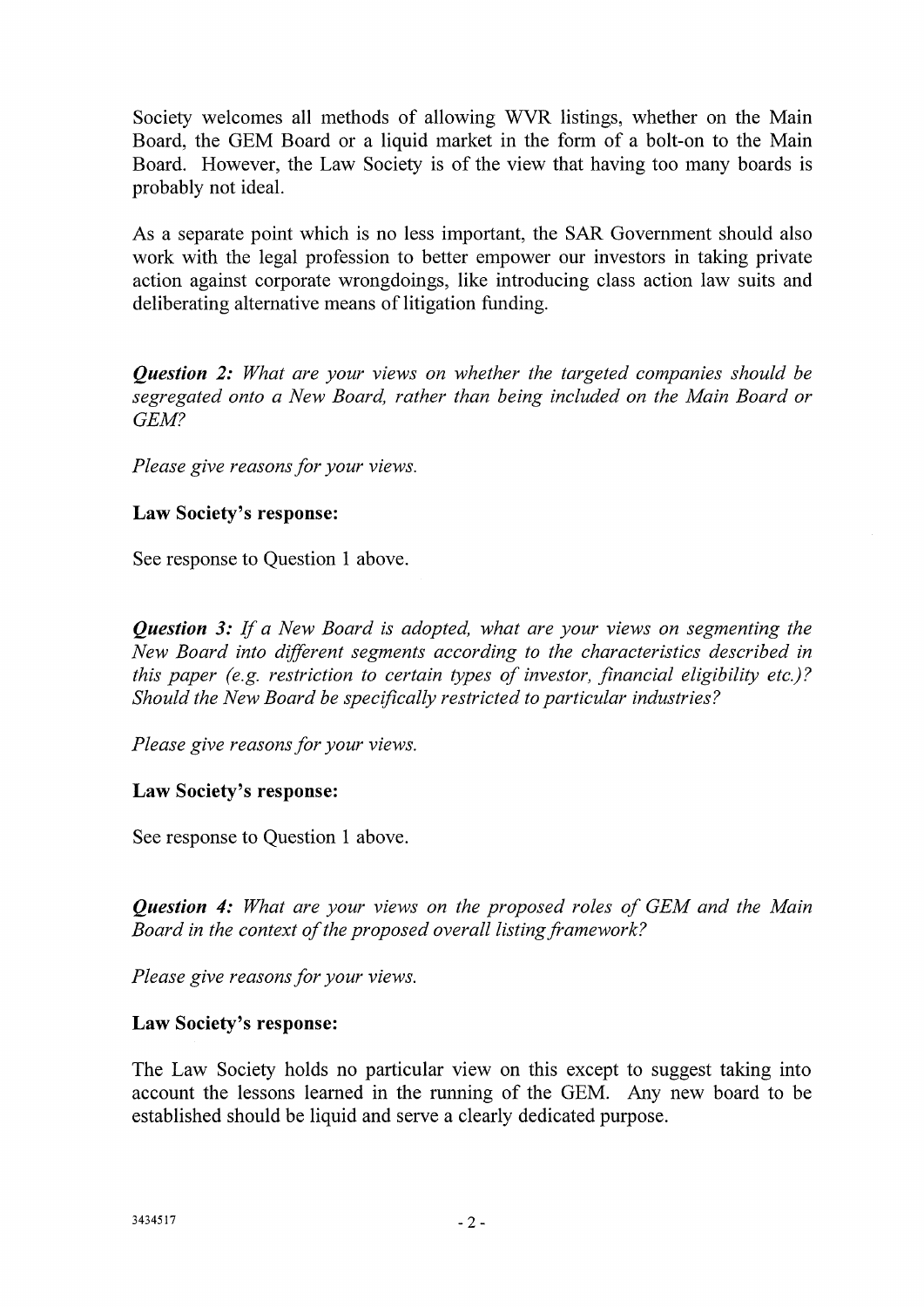*Question 5: What are your views on the proposed criteria for moving from New Board PRO to the other boards? Should a public offer requirement be imposed for companies moving from New Board PRO to one of the other boards?* 

*Please give reasons for your views.* 

#### Law Society's response:

Agree.

*Question 6: What are your views on the proposed financial and track record requirements that would apply to issuers on New Board PRO and New Board PREMIUM? Do you agree that the proposed admission criteria are appropriate in light of the targeted investors for each segment?* 

*Please give reasons for your views.* 

#### Law Society's response:

The Law Society generally agrees with the proposal but that there should be no "fast track migration" to the Main or the GEM Board.

*Question* 7: *What are your views on whether the Exchange should reserve the right to refuse an application for listing on New Board PRO if it believes the applicant could meet the eligibility requirements of New Board PREMIUM, GEM or the Main Board?* 

*Please give reasons for your views.* 

#### Law Society's response:

We believe there could be divergent views on this question but the main concern is to strike a balance between the need to allow for freedom of choice and the need to maintain the niche characteristics for each board.

*Question 8: What are your views on the proposed requirements for minimum public float and minimum number of investors at listing? Should additional measures be introduced to ensure sufficient liquidity in the trading of shares listed on New Board PRO? If so, what measures would you suggest?* 

*Please give reasons for your views.*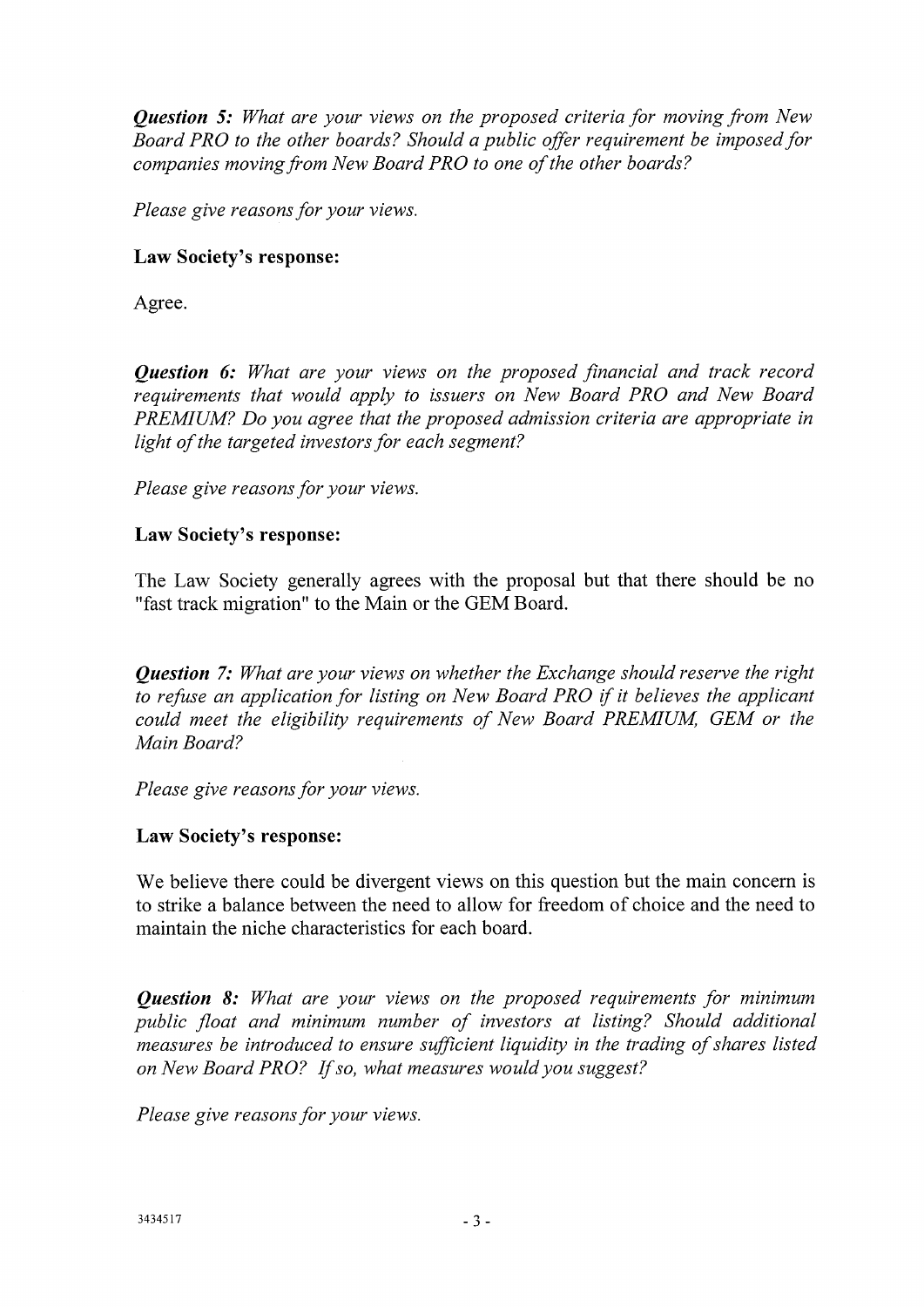#### **Law Society's response:**

Please refer to our response to Question 1.

*Question 9: What are your views on whether companies listed on a Recognised US Exchange that apply to list on the New Board should be exempted from the requirement to demonstrate that they are subject to shareholder protection standards equivalent to those of Hong Kong? Should companies listed elsewhere be similarly exempted?* 

*Please give reasons for your views.* 

#### **Law Society's response:**

No, but WVR companies should be exempted under the same regime for accepting WVR new listings generally in Hong Kong.

*Question 10: What are your views on whether we should apply a "lighter touch" suitability assessment to new applicants to New Board PRO? If you are supportive of a "lighter touch" approach, what relaxations versus the Main Board's current suitability criteria would you recommend?* 

*Please give reasons for your views.* 

# **Law Society's response:**

The Law Society believes that if a "lighter touch" is being considered, one can consider a lighter touch on reliance on connected parties/few major suppliers or customers which is a typical characteristics for many start up companies.

*Question 11: What are your views on whether the New Board PRO should be restricted to professional investors only? What criteria should we use to define a professional investor for this purpose?* 

*Please give reasons for your views.* 

#### **Law Society's response:**

See our response to Question 1 above.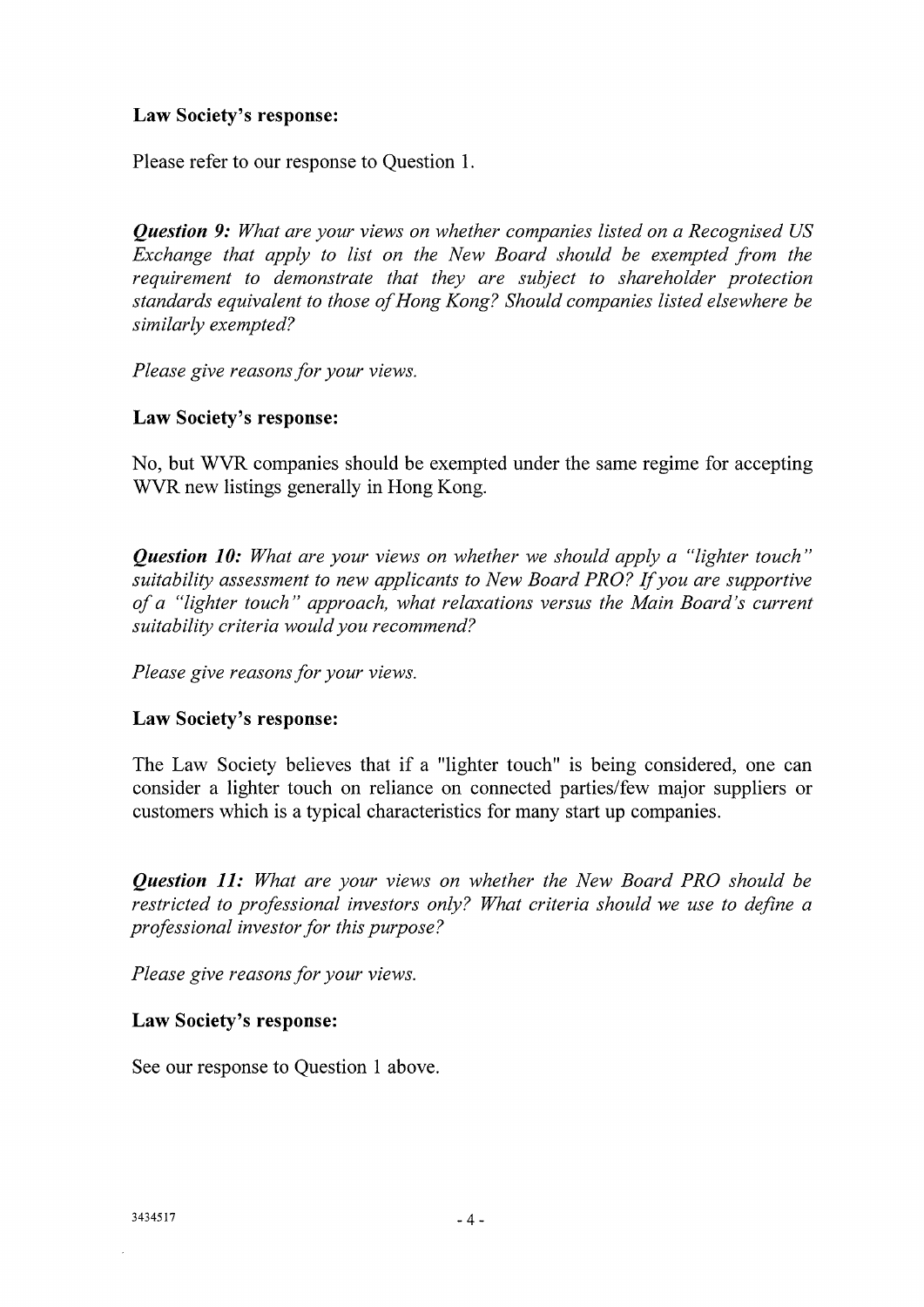*Question 12: Should special measures be imposed on Exchange Participants to ensure that investors in New Board PRO-listed securities meet the eligibility criteria for both the initial placing and secondary trading?* 

*Please give reasons for your views.* 

#### Law Society's response:

Agree.

*Question 13: What are your views on the proposal for a Financial Adviser to be appointed by an applicant to list on New Board PRO, rather than applying the existing sponsor regime? If you would advocate more prescriptive due diligence requirements, what specific requirements would you recommend be imposed?* 

*Please give reasons for your views.* 

#### Law Society's response:

The Law Society supports the proposal to waive the requirement of a sponsor but does not agree to reduce the standard of due diligence expected, in particular for the preparation of the Listing Document.

*Question 14: What are your views on the proposed role of the Listing Committee in respect of each segment of the New Board?* 

*Please give reasons for your views.* 

# Law Society's response:

No comments.

*Question 15: Do you agree that applicants to listing on New Board PRO should only have to produce a Listing Document that provided accurate information sufficient to enable professional investors to make an informed investment decision, rather than a Prospectus? If you would advocate a more prescriptive approach to disclosure, what specific disclosures would you recommend be required?* 

*Please give reasons for your views.*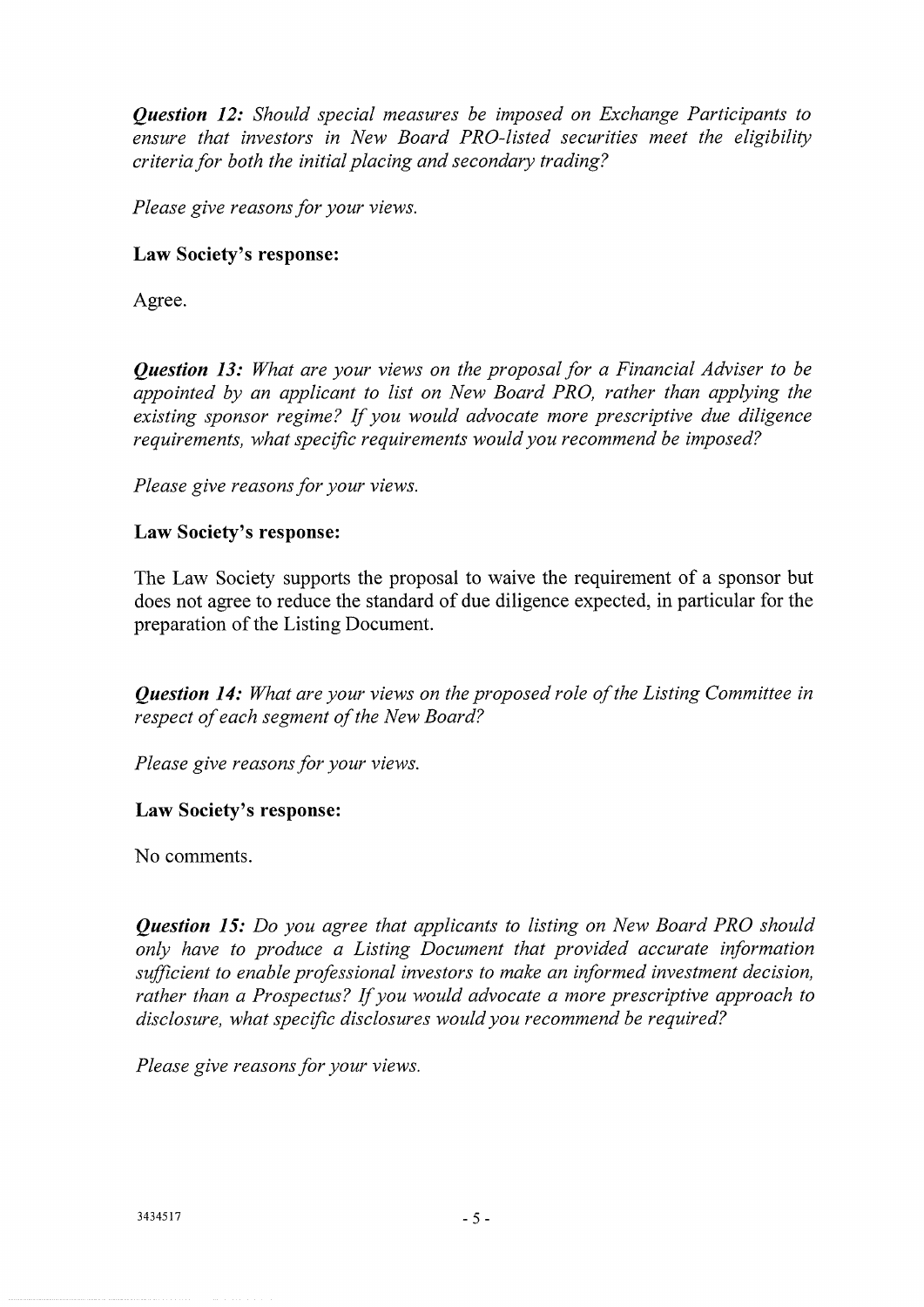#### **Law Society's response:**

The Law Society believes the Exchange should generally consider steering away from a prescriptive mode. It should expand the current disclosure based regime with post vetting enforcement in Hong Kong, and further draw on the successful experience of other markets which have adopted a disclosure based approach for vetting prospectuses/listing documents.

*Question 16: What are your views on the proposed continuous listing obligations for the New Board? Do you believe that different standards should apply to the different segments?* 

*Please give reasons for your views.* 

#### **Law Society's response:**

The Law Society supports the view that the same standard should apply to all boards on the Exchange.

*Question 17: For companies that list on the New Board with a WVR structure, should the Exchange take a disclosure-based approach as described in paragraph 153 of the Concept Paper? Should this approach apply to both segments of the New Board?* 

*Please give reasons for your views.* 

#### **Law Society's response:**

Agree. Additional mandatory safeguards should apply to all WVR listings. See also our response to Question 18 below.

*Question 18: If in addition, you believe that the Exchange should impose mandatory safeguards for companies that list on the New Board with a Weighted Voting Rights structure, what safeguards should we apply? Should the same safeguards apply to both segments of the New Board?* 

*Please give reasons for your views.* 

#### **Law Society's response:**

The Law Society supports the application of mandatory safeguards suggested in the 2014 Paper (which should not be exhaustive) for accepting WVR listings.

 $3434517$  - 6 -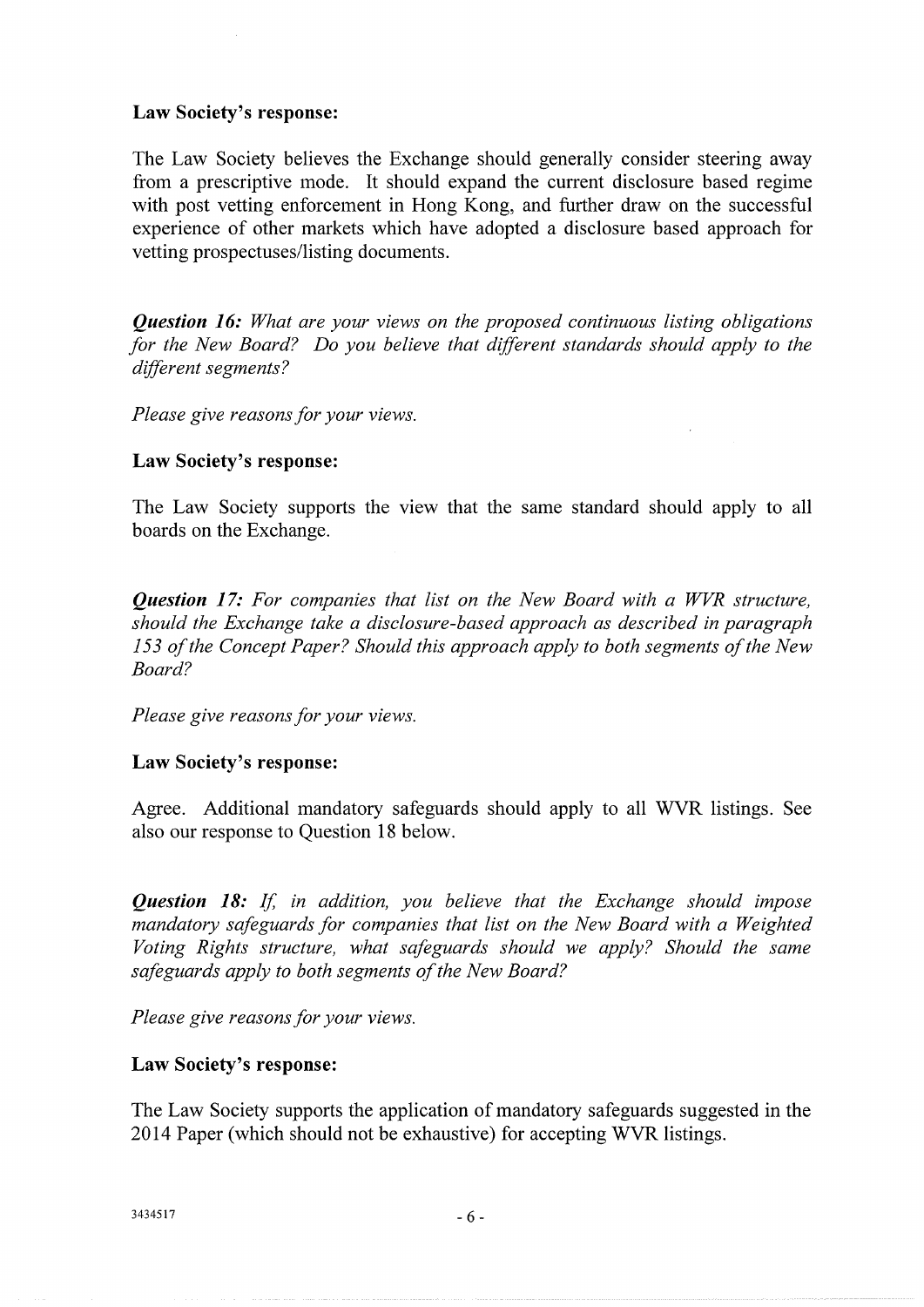*Question 19: Do you agree that the Stock Exchange of Hong Kong Limited should allow companies with unconventional governance features (including those with a WVR structure) to list on PREMIUM or PRO under the "disclosure only" regime described in paragraph 153 of the Concept Paper, if they have a good compliance record as listed companies on NYSE and NASDAQ? Should companies listed elsewhere be similarly exempted?* 

*Please give reasons for your views.* 

#### **Law Society's response:**

No. These companies should be subject to the same mandatory safeguards imposed on new WVR listings in Hong Kong.

*Question 20: What are your views on the suspension and delisting proposals put forward for the New Board?* 

*Please give reasons for your views.* 

#### **Law Society's response:**

The Law Society supports a more rigorous approach to combat non-compliant issuers but is mindful that an aggressive delisting regime may do great harm to public investors. It is more effective to be vigilant in gate keeping while at the same time provide for more effective shareholders' enforcement rights including class actions.

*Question 21: Should New Board-listed companies have to meet quantitative performance criteria to maintain a listing? If so, what criteria should we apply? Do you agree that companies that fail to meet these criteria should be placed on a "watchlist" and delisted if they fail to meet the criteria within a set period of time?* 

*Please give reasons for your views.* 

# **Law Society's response:**

No comment.

*Question 22: Do you consider that an even "lighter touch" enforcement regime should apply to the New Board (e.g. an exchange-regulated platform)?*